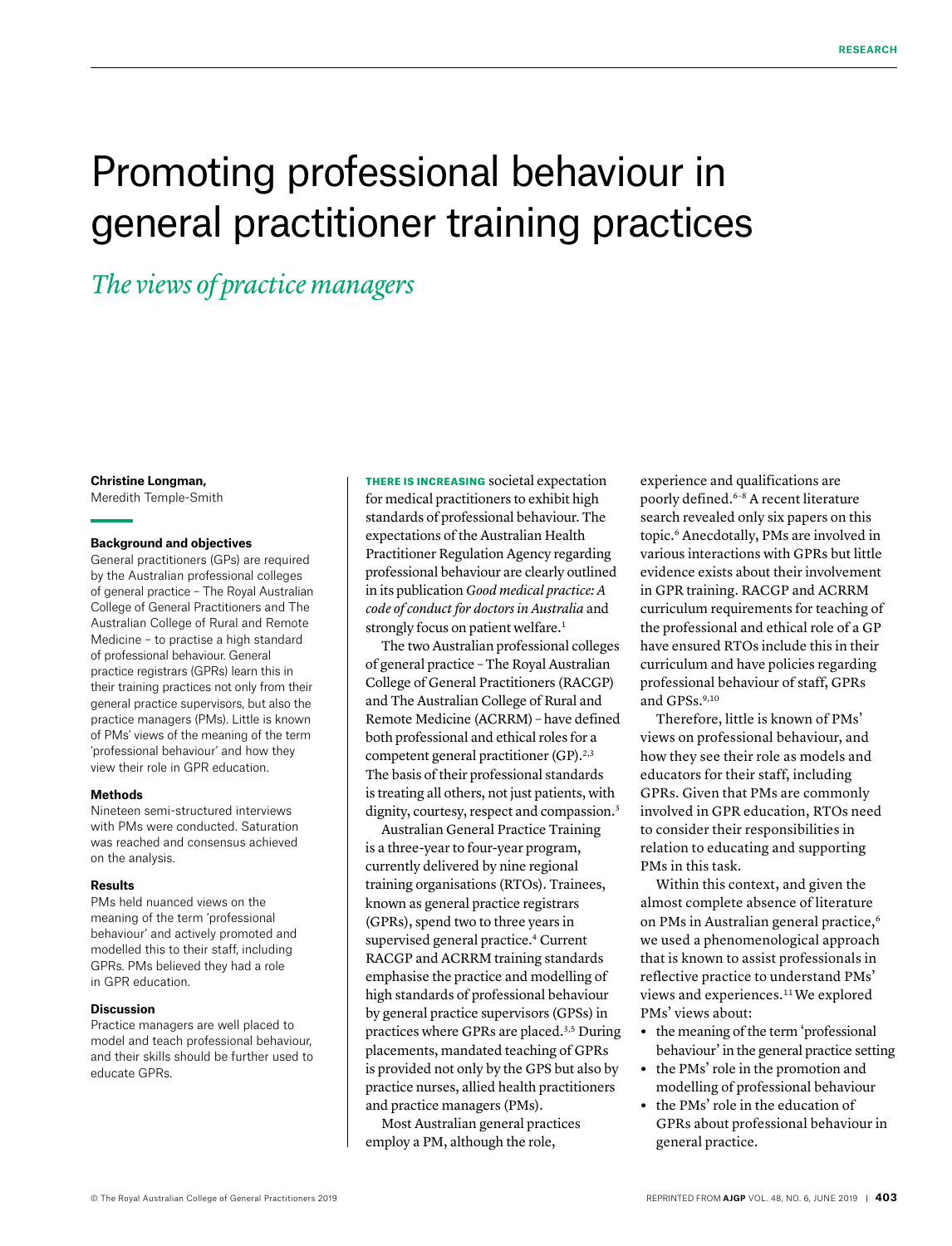#### **Methods**

### **Ethics**

Ethics approval was granted by the University of Melbourne (Approval number: 1748998).

#### **Recruitment**

All PMs from 268 RTO Murray City Country Coast (MCCC) GP Training practices received emailed study information from their region manager and invited to participate by returning signed consent.

#### **Data collection**

Given the absence of literature, the template for the semi-structured interviews followed the research questions (Table 1). Prompts were based on both our 25 years of educational experience with GPRs and comments that arose iteratively from the interviews. Telephone interviews were conducted by CL, recorded and transcribed.

# **Data analysis**

Data analysis commenced after four interviews to examine emerging themes and monitor data for saturation. An inductive approach was used, in which theory was developed, emergent from the data under analysis, rather than from the application of a pre-existing theoretical perspective.12

All transcripts were read by CL and one-third read by MTS. Initial coding was completed manually by CL and confirmed by MTS. Subsequent analysis identified key themes that were reduced with further refinement and linking. Consensus on all aspects of the analysis was achieved between researchers.

# **Results**

A response was received from 20 PMs. Of the 20 PMs who gave consent to participate, one was subsequently unavailable for personal reasons, thus 19 were interviewed.

Demographic information is recorded in Table 2. Data saturation was reached after 12 interviews, but all 19 participants who indicated an interest were interviewed to ensure a wide perspective. Interviews were 16–38 minutes in length.

Analysis resulted in the emergence of four themes with sub-themes:

- 1. The meaning of the term 'professional behaviour'
- 2. PMs' perceptions of the importance and value of professional behaviour:
	- optimal practice functioning
	- quality patient care
	- improved workplace harmony
- 3. The role of the PM in modelling and promoting professional behaviour through:
	- induction procedures
	- staff support
	- addressing unprofessional behaviour
- 4. The role of the PM in the education and support of GPRs.

#### **Table 1. Template for semi-structured interviews**

| <b>Interview theme</b>                                                                                               | <b>Sub-theme</b>                                                                                                                                                                                                                                                                                                                                                                                                                                                                                                                                                                                                                                              |  |  |  |  |  |
|----------------------------------------------------------------------------------------------------------------------|---------------------------------------------------------------------------------------------------------------------------------------------------------------------------------------------------------------------------------------------------------------------------------------------------------------------------------------------------------------------------------------------------------------------------------------------------------------------------------------------------------------------------------------------------------------------------------------------------------------------------------------------------------------|--|--|--|--|--|
| Demographic details                                                                                                  | $\cdot$ Age range<br>• Gender<br>• Qualifications: secondary/tertiary<br>• Years spent working as a practice manager (PM)<br>• Past experience in a general practice or accredited<br>training practice<br>• Current experience in a general practice or accredited<br>training practice<br>• Experience in other forms of medical practice<br>• Details regarding current training practice where $PM$<br>is employed:<br>- Location: Inner metro/outer metro/regional/rural/remote<br>- Size of practice: 0-5 general practitioners (GPs)/ $\geq$ 6 GPs<br>- Patient demographic<br>• Type of practice: GP-owned/corporate/community health<br>centre/other |  |  |  |  |  |
| Views on the meaning<br>of the term 'professional<br>behaviour'                                                      | • Views of the PM on the meaning of this expression as a<br>generic term<br>• Views of the PM on the meaning of this term in the general<br>practice environment<br>• Views on the degree of importance of this attribute in the<br>general practice setting and its implications for all staff<br>and patients<br>• Examples of what constitutes professional behaviour<br>within general practice (strictly de-identified)                                                                                                                                                                                                                                  |  |  |  |  |  |
| The role of the PM in<br>modelling and promoting<br>professional behaviour<br>in the general practice<br>environment | • Views of the PM on their role, if any, in promoting<br>professional behaviour within their general practices<br>• Examples of how this can occur (strictly de-identified)<br>• Views of the PM on their role, if any, on modelling<br>professional behaviour within their general practices,<br>with examples if appropriate<br>• Role of the PM (if any) in addressing unprofessional<br>behaviour by staff                                                                                                                                                                                                                                                |  |  |  |  |  |
| The role of the PM in the<br>education of GPRs about<br>professional behaviour in<br>general practice                | • Views of the PM on their role in (if any) in the education of<br>general practice registrars (GPRs) in Murray City Country<br>Coast training practices<br>• Views on the importance of GPRs' understanding of<br>professional behaviour in the general practice setting<br>• Views on their own capacity to promote, model and educate<br>GPRs about this issue in general practice                                                                                                                                                                                                                                                                         |  |  |  |  |  |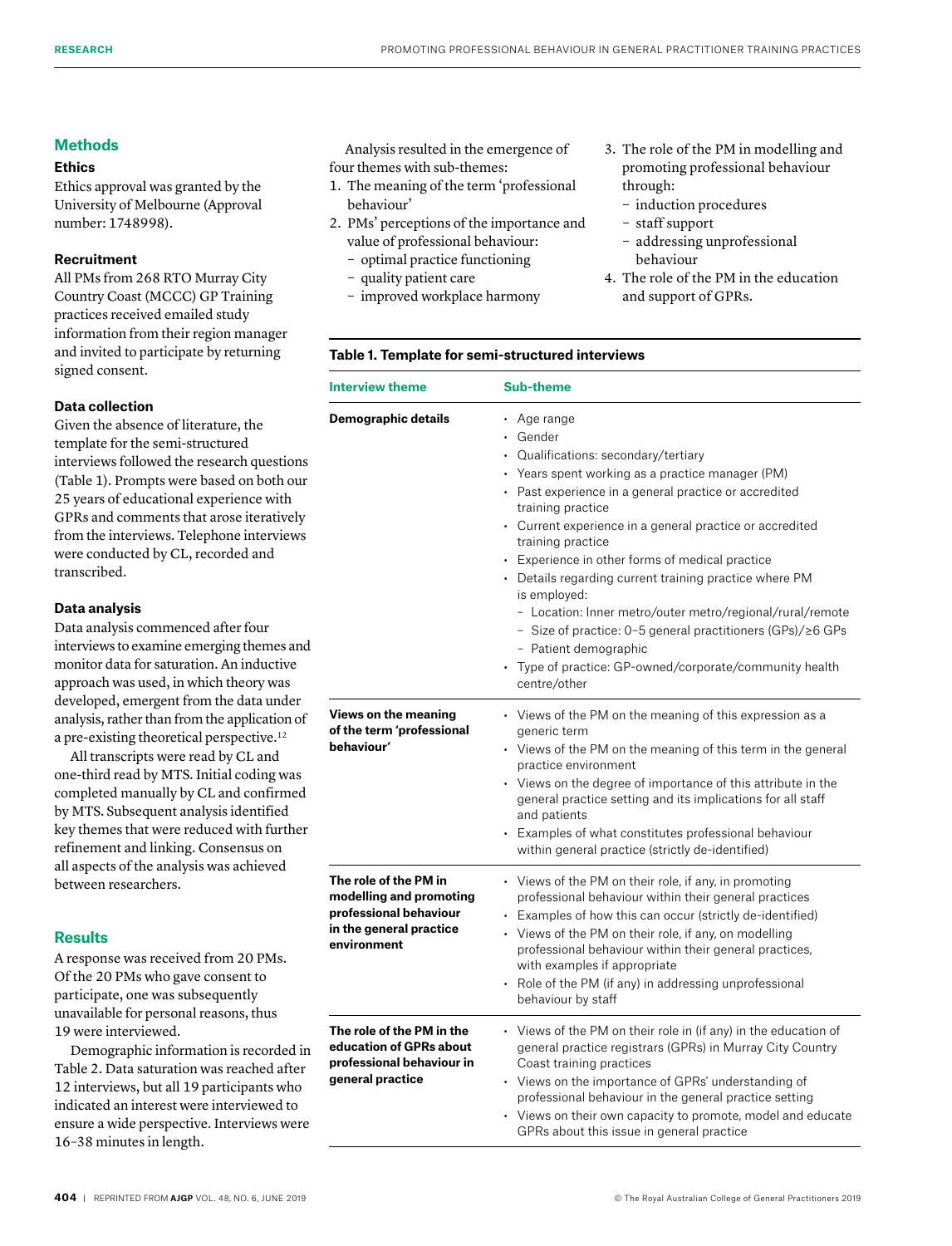#### **1. The meaning of the term 'professional behaviour'**

PMs defined professional behaviour in terms of standards, values and attributes, rather than specific tasks and behaviours:

*It's about the standards we set. Our attitude, no matter what our work is in the practice, should be about doing the right thing both morally and legally.* (Interview [IV] 4)

*… being true to the values of the practice and also personal values, trust, integrity, honesty.* (IV 13)

*We would expect the same [values] from [all of ] our staff.* (IV 7)

The attribute considered most important was respect:

*… respecting people we deal with, our patients, other staff members and other providers in the community …* (IV 4)

PMs in rural communities believed it was important to meet community expectations:

*… although [staff members] are not at work, the community does expect them to act and behave in a certain way that perhaps would be different in an urban environment …* (IV 7)

PMs described professional behaviour as demonstrating a range of qualities:

*Professional behaviour is being courteous, polite, a good listener, good presentation, being able to be compassionate and a firm understanding of being empathetic.* (IV 10)

#### **Table 2. Participant demographic characteristics**

| <b>Interview</b> | Age (years) | <b>Gender</b> | <b>Years as PM</b> | <b>Qualification*</b>                                                                           | <b>Practice</b><br><b>location</b> | <b>Size</b><br>(no. of GPs) | <b>Years training</b><br><b>GPRs</b> | <b>Model</b>                                       |
|------------------|-------------|---------------|--------------------|-------------------------------------------------------------------------------------------------|------------------------------------|-----------------------------|--------------------------------------|----------------------------------------------------|
| 1.               | $60 - 69$   | Female        | 32                 | Tertiary,<br>not specific                                                                       | Regional                           | 6                           | 30                                   | GP-owned                                           |
| 2.               | $60 - 69$   | Female        | 11                 | Tertiary,<br>specific                                                                           | Regional                           | 6                           | $\overline{4}$                       | GP-owned                                           |
| 3.               | $60 - 69$   | Female        | 18                 | Tertiary,<br>specific                                                                           | Regional                           | 5                           | 12                                   | GP-owned                                           |
| 4                | $50 - 59$   | Male          | 9                  | Master of Business<br>Administration                                                            | Rural                              | 9                           | 8                                    | GP-owned                                           |
| 5.               | $50 - 59$   | Female        | 20                 | Tertiary, specific                                                                              | Regional                           | 8                           | 15                                   | GP-owned                                           |
| 6.               | $60 - 69$   | Female        | 40                 | Tertiary, specific                                                                              | Metro                              | 8                           | 10                                   | GP-owned                                           |
| 7.               | $50 - 59$   | Female        | 31                 | Tertiary, specific                                                                              | Rural                              | $\overline{7}$              | 30                                   | GP-owned                                           |
| 8.               | $50 - 59$   | Female        | 22                 | Tertiary, not specific                                                                          | Regional                           | 9                           | 15                                   | GP-owned                                           |
| 9.               | $50 - 59$   | Male          | 15                 | Tertiary, specific                                                                              | Regional                           | 5                           | 11                                   | GP-owned                                           |
| 10.              | $50 - 59$   | Female        | 16                 | Tertiary, specific                                                                              | Metro                              | 5                           | 16                                   | GP-owned                                           |
| 11.              | $50 - 59$   | Female        | 21                 | Tertiary, specific                                                                              | Regional                           | 18                          | 18                                   | GP-owned                                           |
| 12.              | $50 - 59$   | Female        | 22                 | Tertiary, specific                                                                              | Regional                           | 5                           | 5                                    | GP-owned                                           |
| 13.              | $50 - 59$   | Male          | 5                  | Tertiary, specific                                                                              | Regional                           | 10                          | 5                                    | GP-owned                                           |
| 14.              | $40 - 49$   | Female        | 24                 | Tertiary, specific                                                                              | Metro                              | 12                          | 8                                    | GP-owned                                           |
| 15.              | $50 - 59$   | Female        | 7                  | Tertiary, specific                                                                              | Rural                              | 6                           | $\overline{7}$                       | Corporate                                          |
| 16.              | $40 - 49$   | Male          | 7                  | Tertiary, specific                                                                              | Regional                           | 23                          | $\overline{2}$                       | CHC                                                |
| 17.              | $50 - 59$   | Female        | 15                 | Nil                                                                                             | Regional                           | 5                           | $\mathbf{1}$                         | Aboriginal<br>and Torres<br>Strait Islander<br>CHC |
| 18.              | $20 - 29$   | Female        | 3                  | Nil                                                                                             | Metro                              | $\overline{7}$              | 1                                    | Corporate                                          |
| 19.              | $40 - 49$   | Male          | 6                  | Nil                                                                                             | Metro                              | 5                           | 2                                    | Corporate                                          |
|                  |             |               |                    | *Refers to tertiary qualification and whether specifically related to the practice manager role |                                    |                             |                                      |                                                    |

*CHC, community health centre; GP, general practitioner; GPR, general practice registrars; PM, practice manager*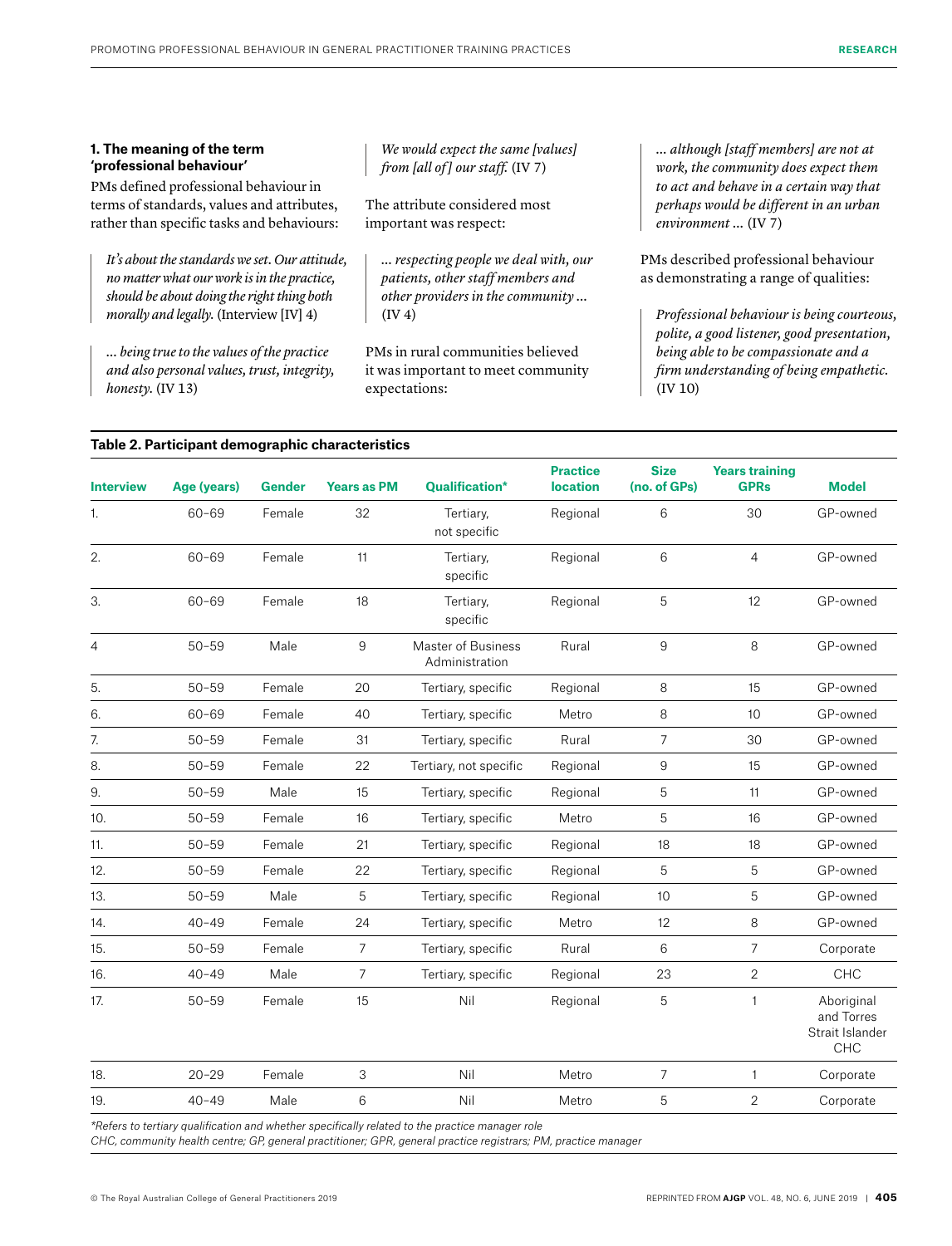*It means following a code of conduct for the organisation, being professional in your dress and demeanour and being respectful of everybody you work with.* (IV 2)

*… knowing professional boundaries in the way I talk, the way I act, the way I behave, understanding client and staff expectations, knowing my workload, being culturally sensitive and confidentiality.* (IV 17)

PMs viewed teamwork, equality and respect between staff members as an important component of professional behaviour:

*We don't have a hierarchy here. We have a very flat structure. It is really important to have that whole teamwork approach with professional behaviour, having that level of respect.* (IV 11)

# **2. PMs' perceptions of the importance and value of professional behaviour** All participants viewed professional behaviour as essential in a quality general practice:

*As far as work place office safety and human resources [is concerned], it is extremely important for everybody's wellbeing to be treated with respect and professionalism.* (IV 2)

Some PMs felt that professional behaviour contributed to improved patient experiences:

*If you are professional about your outlook, [patients] are more at ease, they are more trusting, they trust their doctor, they trust the clinic, that's a key.* (IV 14)

Professional behaviour also contributed to an efficient and harmonious practice:

*For the staff, [professional behaviour] makes the interaction so much more pleasurable for everybody. It is a self-fulfilling set of behaviours; the more we do it, the more we want to do it.* (IV 16)

# **3. The role of the PM in the promotion and modelling of professional behaviour**

All participants believed the PM had a role in promoting and modelling professional behaviour:

*… it's very important that the PM sets the standard in professional behaviour, demeanour, dress …* (IV 9)

*The PM is central to the culture of the practice … sets the standards in [staff ] behaviour.* (IV 16)

PMs used a range of approaches to promote professional behaviour and teamwork:

*When we have our staff meetings with nurses and receptionists and not GPs, quite often issues come up around professional behaviour and conduct.* (IV 3)

Reflecting on their own behaviour as role models elicited various responses:

*It's how you behave yourself and how you treat others.* (IV 3)

*The staff can learn by seeing the way someone particularly behaves in the practice as opposed to what they say should be done. [For example], if the PM is always on time themselves …* (IV 6)

All participants addressed expectations of professional behaviour for new employees at induction:

*We include all of that [values and standards] in the job documentation we send them. We run through it as part of the interview and when we get them to start as well.* (IV 4)

Some practices required employees to give written agreement to a code of conduct; others addressed this through discussion, with the same intent:

*We have a code of conduct … but we have created our own in-house policy, which is applicable to all staff and doctors, which is just a list of basic professional standards … all our staff members have to read and sign it before they are employed.* (IV 18)

Supporting individual staff was viewed as a priority and an effective measure in promoting professional behaviour:

*I make an enormous effort to get to know my doctors and staff individually because you connect on a level and it changes the working relationship. It creates a really harmonious working atmosphere … PMs* 

*have got to nurture, care for and develop a workplace [such] that you are only going to get positive outcomes.* (IV 19)

PMs viewed addressing episodes of unprofessional behaviour as a component of their role:

*If it is clinically inappropriate in regard to treatment of patients, then it is for the senior doctor [to address]. Anything else [breach of professional behaviour] is my responsibility.* (IV 15)

At times, the GP practice owner or senior GP preferred to delegate this task to the PM:

*No, I was never supported by the GP owner [in managing unprofessional behaviour] because he does not like confrontation.* (IV 15)

Many emphasised the importance of a no-blame approach:

*If we have an incident in the clinic … we look at what happened and use it as a training tool … we run a no-blame clinic …* (IV 9)

# **4. The role of the PM in the education of GPRs about professional behaviour**

Most PMs expressed a view that their role included education of their GPRs about professional behaviour:

*It is a PM's role [to educate a GPR about professional behaviour] because you have to have [education] from somebody else [not a GP] to give a much broader understanding.* (IV 5)

*No [I do not see myself having a role in promoting and teaching professional behaviour to GPRs]. I only have an educational role as far as systems and processes.* (IV 8)

There was a high awareness of the challenge faced by GPRs in transitioning to general practice, and developing a supportive relationship was considered a priority:

*It's a big learning curve to treat people in general practice compared to hospital. I know it's a big learning curve for [GPRs] and I am quite comfortable working with them.* (IV 2)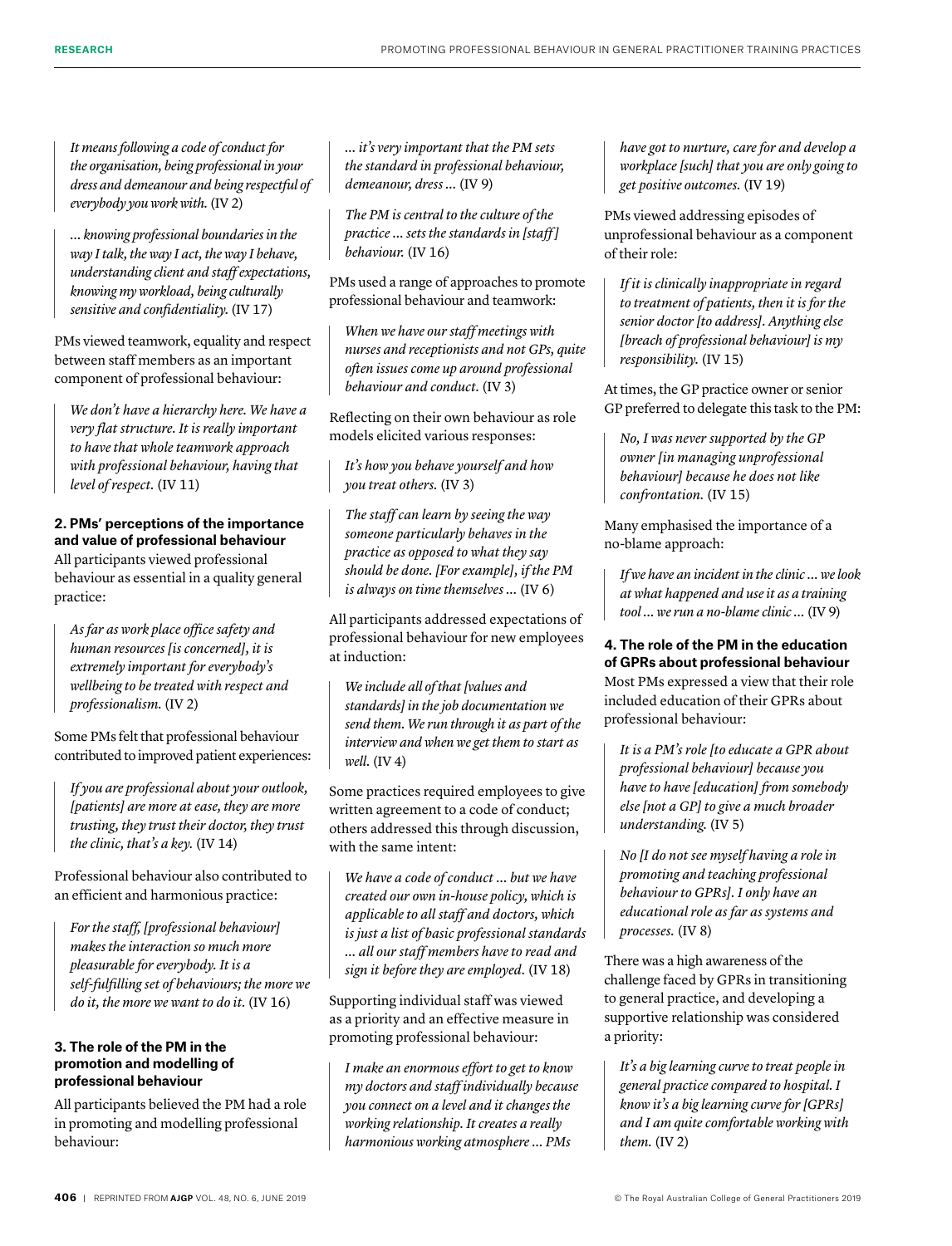*You need to nurture [GPRs] and that is what I do.* (IV 15)

While GPRs underwent similar induction procedures, PMs viewed their role also to emphasise the values of the practice:

*You see GPRs coming from other practices … they are still vaguely reminiscent of a hospital system … you can see the growth when they get to their Fellowship … we've got someone who is going to be a great role model for newer doctors.* (IV 5)

Episodes of unprofessional behaviour with GPRs were rare, but when they occurred, they were usually addressed by PMs, with GPSs involvement if needed:

*We have been extremely lucky. We have had nothing but great comments about our GPRs.* (IV 6)

*If a pattern [of unprofessional behaviour] occurs, then I would sit down and bring it to their attention, this is something we need to discuss. I would first ask is there a reason this is not working for them …* (IV 3)

*I would definitely speak to the supervisor about [GPR unprofessional behaviour] first.* (IV 19)

# **Discussion**

This study is the first to explore the views of PMs about professional behaviour. As there has been minimal research about the PM role,<sup>6</sup> this study has not only provided new information about the research topic but also insights about the PM role itself.

PM participants came from a wide range of professional backgrounds. Fourteen of the 19 participants had completed tertiary training relevant to the PM role and had varying job descriptions, as has been previously documented.<sup>6-8</sup> While all participants gave considered views about their understanding of professional behaviour, none were aware of the standards of the professional colleges3,5 or the GP training curriculum, which describes the importance of GP professional behaviour.<sup>2,5,9</sup>

All participants articulated nuanced views about the meaning of the term 'professional behaviour' and described this as attributes and qualities rather than particular tasks. The most frequently mentioned term was respect, both for patients and colleagues. Some PMs believed that patients should also show this respect. This appeared to reflect an altruistic view that all staff should behave in ways that promote and model respect for everyone they encounter over the working day. Therefore, PMs were easily able to describe expected behaviours that reflected this, such as personal presentation and courtesy to colleagues, patients and their families.

The experience of all participants was that professional behaviour was an essential component of a high-quality general practice and as important as a high standard of medical care. They also noted various benefits they had observed that they attributed to excellent standards of professional behaviour including improved workplace harmony, reduction in staff stress, increased patient trust in the practice and, ultimately, improved patient care.

An unexpected finding was the view of some PMs in rural settings of the importance of professional behaviour outside the workplace. This reflected a high level of awareness that such behaviour could have both positive and negative implications for the good name of the practice, as it was well known which staff worked in a local practice. Therefore, these PMs took particular steps to ensure staff understood the importance of professional behaviour outside the workplace, particularly pertaining to the observance of confidentiality.

Many participants viewed effective teamwork as critical to harmony between staff members and emphasised what some described as a 'flat structure' where all staff from 'cleaner to most senior GP' had equal but different roles in contributing to high-quality patient care. This reflects attitudinal change where previously an emphasis on the value of teamwork has not been strong and not considered a necessary attribute in effective functioning of the practice.<sup>1</sup>

Consequently, PMs believed an integral part of their role was to promote teamwork, which they achieved through

various initiatives such as meetings with open discussion of issues of concern, regular checks with individual staff members, and social occasions for all practice staff. Participants strongly encouraged staff to bring any concern about work harmony promptly to the PM. Therefore, participants showed a high awareness of the nature of the various interactions between staff and patients in daily practice.

All participants took steps to ensure new staff, whatever their roles, were aware of the importance of professional behaviour. Fourteen of the 19 PMs interviewed worked in GP-owned practices and therefore their induction procedures were internally determined. The majority of these practices had written codes of conduct or professional behaviour policies, but where these documents did not exist, PMs considered a discussion of professional behaviour expectations an integral part of the induction. In non–GP owned practices, participants still had considerable autonomy in discussing professional behaviour with new staff, although formal processes were usually carried out by human resource personnel. Many PMs required staff to give written confirmation that they had understood the content of this document. PMs generally did not greatly vary the nature of this discussion according to the different roles of the applicants, which reflected the PMs' view of the value of the 'flat structure' of the practice team. While this activity confirmed that PMs indeed saw promotion of professional behaviour as an important priority, it was not clear to what extent this also reflected the views of the practice owners, who were usually GPs.

Participants saw it as their responsibility to address episodes of unprofessional behaviour, although these instances were described as uncommon. Whether this was the result of the PMs' proactive interventions was not able to be determined. All PMs were clear that addressing unprofessional behaviour in regard to clinical and medical matters should be resolved by a designated senior GP, sometimes in consultation with the PM. All PMs elected to address such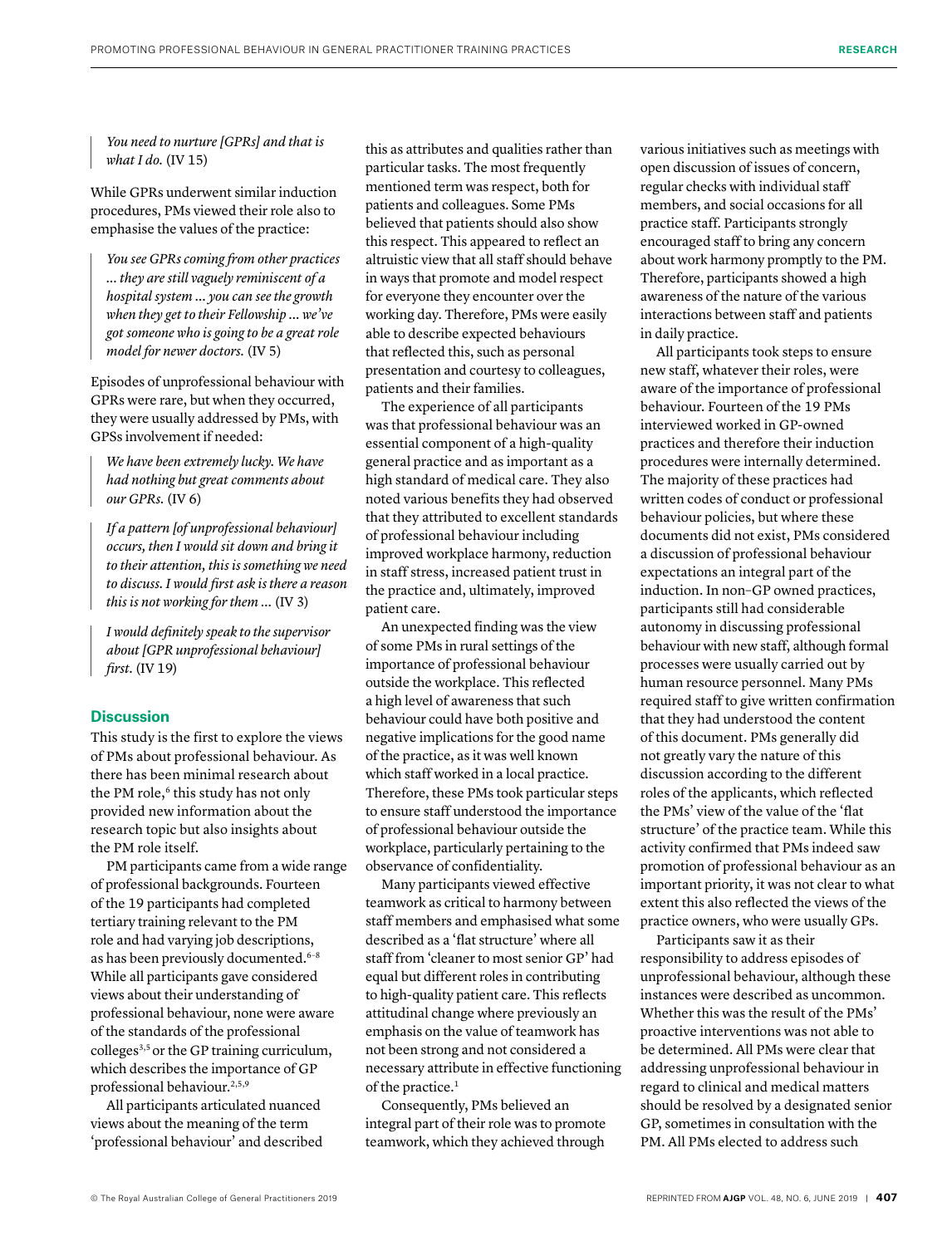issues through open discussion with staff members concerned rather than an immediate disciplinary approach. This was a further reflection of the PMs' views about their role as one of providing support to staff in carrying out their work roles effectively.

Many participants had worked in GPR training practices for some years and were familiar with the challenges GPRs faced in the work transition to general practice, including, for some, the changed social circumstances of rural life. Many participants made considerable effort to get to know individual GPRs and provide personal and professional support. Provision of this support was viewed as an integral part of their role, and induction processes regarding expectations of professional behaviour for registrars were similar to all other staff. This appeared to reflect the change in the current approach to training GPRs, where in-practice supervision is now provided by a supervision team comprising PMs in addition to nurses and allied health staff.<sup>5</sup>

While participants were of the view that it was implicit their own work reflected their emphasis on professional behaviour, few had considered how this modelling might directly influence staff and registrars. Although many PMs are actively involved in GPR supervision, the nature of this role has not been defined. This may explain both the little consideration PMs had given to this issue and the reason why one participant did not view the PM role as inclusive of GPR education on professional behaviour. Despite this, the information obtained in this study suggests that the PM, as a member of the practice team, is able to facilitate and contribute to GPR learning.

MCCC GP Training provides regular workshops for PMs in its GPR training practices. While many of these workshops address issues relating to professional behaviour, the promotion and teaching of professional behaviour to GPRs by PMs has been little addressed here. The RACGP and ACRRM domains of practice and curricula describe the components of the professional and ethical role to be taught to GPRs. It may be useful to discuss these documents with PMs at their training workshops and thereby assist them in their education of GPRs within their practices.

#### **Strength and limitations**

The use of a qualitative framework with a semi-structured approach was the major strength of this study, particularly given the lack of literature on this topic.

Sampling was drawn from those who volunteered to participate and therefore may have reflected those with a strong interest in the research topic. However, participants worked in general practices across a wide demographic, which ensured a range of views on the research topic were obtained. Further, data saturation was achieved, providing evidence that the opinions expressed were a valid representation of PM views.

While almost all PMs had tertiary qualifications in practice management and most were older and female, it is likely this represents a fair reflection of the current PM demographic. Only two corporate practices were represented, and given their different business model and the rise of the corporate in Australia, it may have been useful to have a greater representation of participants from such practices.

#### **Conclusions**

This study has appropriately used a qualitative framework to ascertain the views of PMs about professional behaviour in general practices, a subject about which little is known. It has revealed a group of PMs committed to the promotion of a high standard of professional behaviour in their practices, and a willingness to model this in their own work life and to support staff likewise. Similarly, these PMs have shown a commitment to working with and supporting GPRs in understanding professional behaviour. Given professional behaviour is a component of the RACGP and ACRRM Standards, the RTOs should continue to use their skills when training GPRs.

#### **Authors**

Christine Longman MBBS, MMed, FRACGP, General Practitioner and Medical Educator, Murray City Country Coast GP Training, Parkville, Vic. chris.longman@mccc.com.au

Meredith Temple-Smith BSc, MPH, DHSc, Deputy Head of Department and Director of Research Training, Department of General Practice, University of Melbourne, Parkville, Vic

Competing interests: None.

Funding: None.

Provenance and peer review: Not commissioned, externally peer reviewed.

#### **Acknowledgement**

The researchers wish to thank Anna Wood, Research Officer, Department of General Practice, University of Melbourne, for her advice on the design of the study.

#### **References**

- 1. Medical Board of Australia. Good medical practice: A code of conduct for doctors in Australia. Melbourne, Vic: MBA, 2014. Available at [www.medicalboard.gov.au/Codes-Guidelines-](http://www.medicalboard.gov.au/Codes-Guidelines-Policies/Code-of-conduct.aspx)[Policies/Code-of-conduct.aspx](http://www.medicalboard.gov.au/Codes-Guidelines-Policies/Code-of-conduct.aspx) [Accessed 24 April 2019].
- 2. The Royal Australian College of General Practitioners. The five domains of general practice. East Melbourne, Vic: RACGP, 2018. Available at [www.racgp.org.au/Education/Curriculum/](http://www.racgp.org.au/Education/Curriculum/The-five-domains-of-general-practice) [The-five-domains-of-general-practice](http://www.racgp.org.au/Education/Curriculum/The-five-domains-of-general-practice) [Accessed 24 April 2019].
- 3. The Australian College of Rural and Remote Medicine. Primary rural and remote training: Standards for training posts and supervisors. Brisbane, Qld: ACRRM, 2017. Available at [www.](http://www.acrrm.org.au/docs/default-source/documents/training-towards-fellowship/prrt-post-standards.pdf?sfvrsn=9ac187eb_6) [acrrm.org.au/docs/default-source/documents/](http://www.acrrm.org.au/docs/default-source/documents/training-towards-fellowship/prrt-post-standards.pdf?sfvrsn=9ac187eb_6) [training-towards-fellowship/prrt-post](http://www.acrrm.org.au/docs/default-source/documents/training-towards-fellowship/prrt-post-standards.pdf?sfvrsn=9ac187eb_6)[standards.pdf?sfvrsn=9ac187eb\\_6](http://www.acrrm.org.au/docs/default-source/documents/training-towards-fellowship/prrt-post-standards.pdf?sfvrsn=9ac187eb_6) [Accessed 24 April 2019].
- 4. Department of Health. Australian general practice training. Canberra, NSW: DoH, 2018. Available at [www.agpt.com.au](http://www.agpt.com.au) [Accessed 24 April 2019].
- 5. The Royal Australian College of General Practitioners. Standards for general practice training, 2nd edition. East Melbourne, Vic: RACGP, 2017. Available at [www.racgp.org.au/FSDEDEV/](http://www.racgp.org.au/FSDEDEV/media/documents/Education/RTO/Standards-for-General-Practice-Training-Second-Edition.pdf) [media/documents/Education/RTO/Standards](http://www.racgp.org.au/FSDEDEV/media/documents/Education/RTO/Standards-for-General-Practice-Training-Second-Edition.pdf)[for-General-Practice-Training-Second-Edition.pdf](http://www.racgp.org.au/FSDEDEV/media/documents/Education/RTO/Standards-for-General-Practice-Training-Second-Edition.pdf)  [Accessed 24 April 2019].
- 6. Wood A, Hocking J, Temple-Smith M. The practice manager role and relevance to general practicebased research: A review of the literature. Aust J Prim Health 2016;22(2):86–92. do[i: 10.1071/](http://dx.doi.org/10.1071/PY15070) [PY15070](http://dx.doi.org/10.1071/PY15070).
- 7. Wood A. The role of the practice manager in general practice-based research. Parkville, Vic: Minerva Access, 2017. Available at [https://](https://minerva-access.unimelb.edu.au/bitstream/handle/11343/198258/Wood%20Anna%20ID%20645968.pdf?sequence=1&isAllowed=y) [minerva-access.unimelb.edu.au/bitstream/](https://minerva-access.unimelb.edu.au/bitstream/handle/11343/198258/Wood%20Anna%20ID%20645968.pdf?sequence=1&isAllowed=y) [handle/11343/198258/Wood%20Anna%20ID%20](https://minerva-access.unimelb.edu.au/bitstream/handle/11343/198258/Wood%20Anna%20ID%20645968.pdf?sequence=1&isAllowed=y) [645968.pdf?sequence=1&isAllowed=y](https://minerva-access.unimelb.edu.au/bitstream/handle/11343/198258/Wood%20Anna%20ID%20645968.pdf?sequence=1&isAllowed=y) [Accessed 24 April 2019].
- 8. Australian Association of Practice Management. Definition of a practice manager. North Melbourne, Vic: AAPM, 2019. Available at [www.aapm.org.au/](http://www.aapm.org.au/Your-Profession/Definition-of-a-Practice-Manager) [Your-Profession/Definition-of-a-Practice-Manager](http://www.aapm.org.au/Your-Profession/Definition-of-a-Practice-Manager) [Accessed 24 April 2019].
- 9. Parsons J, Education and Integration Portfolio Lead, MCCC GP Training. Telephone discussion with Christine Longman, 6 September 2018.
- 10. Murray City Country Coast GP Training. Policies, forms and guides. Parkville, Vic: MCCC GP Training, 2018. Available at [www.mccc.com.au/](http://www.mccc.com.au/forms-policies-guides/) [forms-policies-guides/](http://www.mccc.com.au/forms-policies-guides/) [Accessed 24 April 2019].